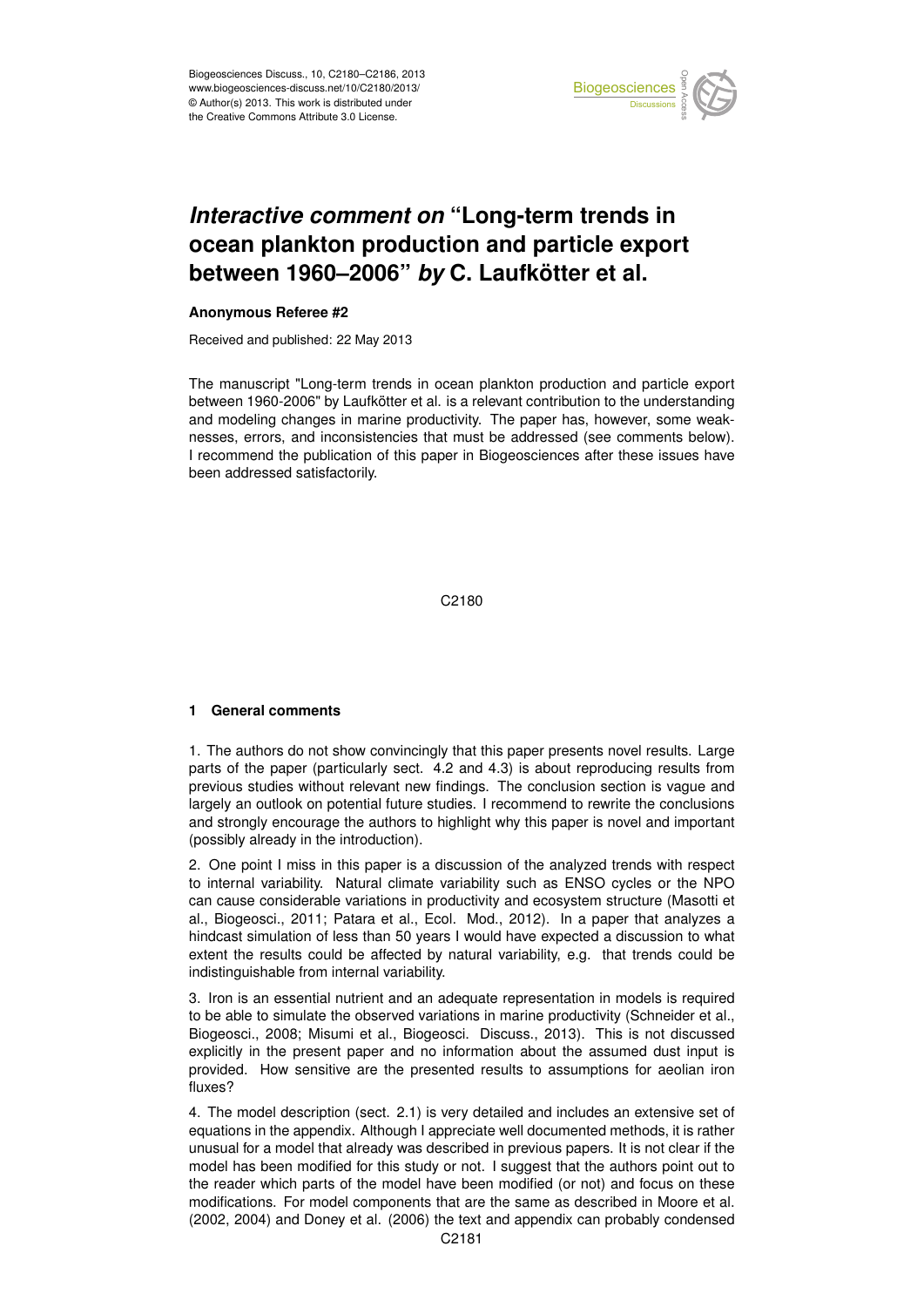to describe only the most essential points with respect to this study and refer to the original publication for details.

5. In contrast to the model description the description of the model setup and forcings (sect. 2.2) as well as the trend analysis is rather short. I think this should be extended somewhat. Do you prescribe dust/iron fluxes to the ocean, and if so how? How is the input of freshwater and nutrients from river runoff modeled? How are trends calculated exactly (see also specific comment below)?

6. In parts I find the paper somewhat long-winded. I think the text could be tightened somewhat by using a more precise language and shorter, clearer phrases.

# **2 Specific comments:**

P5924,L24: I would phrase this a bit more carefully. Changes in wind patterns or salinity can outweigh the temperature effect. E.g. "Warmer surface waters generally increase ocean stratification and reduce..." You might also point out here that temperature is particularly important at low to mid latitudes while salinity effects are more prominent at high latitudes, and refer to Capotondi et al. (2012, JGR-Oceans)

P5925,L1: This sentence is awkward and I had troubles to understand it. I suggest to reformulate it. For example: "In addition, seawater has become more acidic due to the uptake of anthropogenic CO2 by the oceans. Compared to preindustrial times, ocean pH at present...".

P5925,L20: I suggest to remove "still". The use of this word implies an earlier expectation that this should have changed until now or that is about to change soon, which is not a qualified statement.

P5927,L22: Are the C/N/P ratios fixed to the well-known Redfield ratios? If this is the case, the authors might want to refer to it here.

C2182

P5929,L12: I suggest to write "The ocean component of CCSM3 was forced with..." in order to make clear that ocean-only model simulations are performed and not fully coupled simulations with CCSM3.

P5930,L6: The statement about parameters that have been modified should go to the model description in section 2.1. It should be explained why these parameters have been changed when discussing the differences to the original BEC model described in Moore et al./Doney et al. (see also general comment above).

P5931,L5: Should this read "48 PgC/yr" instead of "4.8 Pg/yr"? Or are the units wrong?

P5931,L20: Please specify the temporal resolution of your data for calculating the linear regression. Do you calculate the regression from monthly data for each month of the year or for annual mean values?

P5931,L24: Are the first ten years 1950-1960 or 1960-1970? Please clarify.

P5932,L7: Looking at Fig. 2d it seems that EP decreases to 94

P5932,L10: "Export production increases in ... and in the Polar Southern Ocean > 60S.": Is this true? In Fig. 2d I see no significant trend in the Southern Ocean until about year 2000 and then a decrease of 10

P5932,L12: "All other areas display changes of less than 5

P5932,L20: It should be mentioned here that the trends in NPP are weaker only in relative terms, in absolute values, the changes in NPP are larger in many regions.

P5932,L21: "The amplification of trends between NPP and export...": This sentence is somewhat awkward. I suggest something like "The trends in EP are amplified due to changes in export efficiency."

P5932,L23-26: The line of argument provided here is not very convincing because the export efficiency is defined as EP/NPP and thus correlated with EP and NPP by definition. Further, in some regions the export efficiency decreases (Fig. 1f) which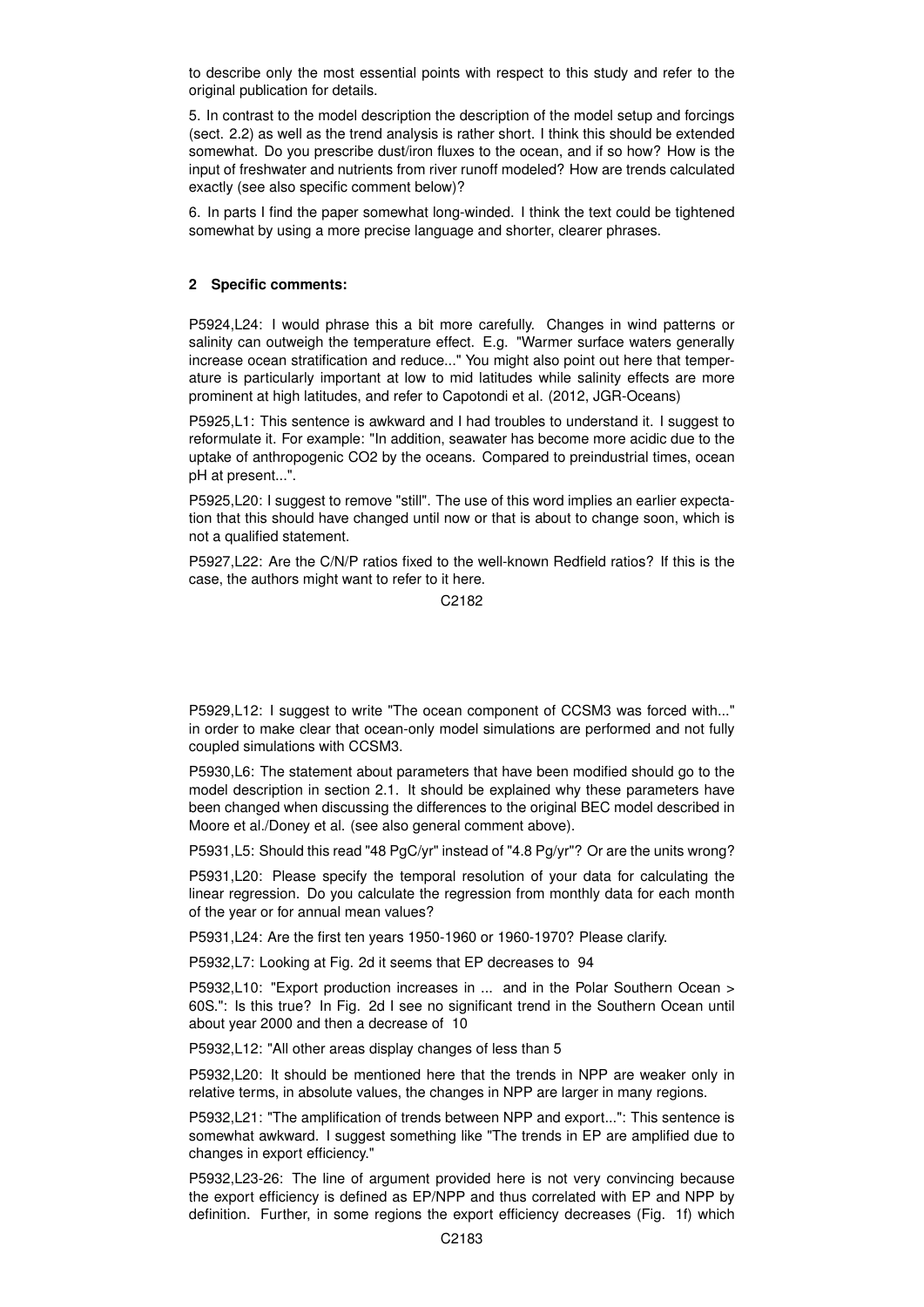indicates that there the trend in EP is weaker than in NPP.

P5933,L1: The reference to Fig. 3 is ambiguous here. Does Fig. 3 show the correlation for the global mean (which is not discussed in the text) or for the low latitudes? If the latter is the case, why don't you also show the high latitudes in a different color? Further, the reference should then go after "low latitudes" to make it clear.

P5934,L16: I think temperature should also be mentioned as a controlling factor here.

P5936,L2: From Fig. 5 it is not clear that there are substantial changes in both light and nutrient limitations as only the combined effect is shown. I suggest to add four additional panels where the individual effect of light and nutrient limitation are shown.

P5936,L13: Doney et al. (2007) is the wrong reference here as this paper only deals with ocean physics and not with NPP. Also, if the findings are confirmed by several authors as you write, I suggest to pick a study that was performed with a different model brand than NCAR.

P5937,L4: I don't see why warming of the surface ocean can directly lead to nutrient stress. Warming can lead to increased stratification but as it is stated here it implies an additional direct effect of warming on nutrient availability. Please clarify.

P5942,L16: This sentence is awkward. I suggest to just write "..., we use chlorophyll measurements only."

P5945,L20: The models in Steinacher et al. (2009) are not forced with CO2 concentrations but with anthropogenic CO2 emissions for both the historical period and the future scenario. Please clarify.

P5947,L5: In addition to the ecosystem representation in models the temperature dependency of phytoplankton growth plays also a role. Schmittner et al. (2008) find an increase in global NPP due to an intensified microbial loop although the export is decreasing. The different effects of temperature on NPP and EP should be discussed here.

C2184

P5948,L9: I think this should read "decreased light limitation" or "increased light availability".

P5948,L20: "...climate change as been weaker...": Weaker than what? Please clarify.

P5949,L4: I cannot distinguish model parameters that should be bold from others.

Table 1: Description is missing for the last parameter  $(Q_{\text{data,coeff}}^{\text{Si}})$ .

Fig. 2: Panel labels are wrong (a) should be (b) etc. Description of panel (a) is missing.

Fig. 3: This caption is too brief. Are this global mean values or for a specific region? Further, the plot shows NPP as a function of absolute SST rather than changes in SST as written in the caption.

Fig. 5: Please indicate whether negative values indicate less limitation (more production) or less production (more limitation) to make the figure easier to read. Also, a period is missing at end of the caption.

Fig. 6: The axis labels are confusing here. Please move them to the left (y-axis) and below (x-axis) the tick labels. Further, superscripts should be used for  $m<sup>2</sup>$  and  $m<sup>3</sup>$  and the labels (a) and (b) for the panels are missing in the figure. Please also add units to the growth rate color bars.

Fig. 7: I don't fully understand this figure. Please explain what the values on the y-axis mean.

# **3 Minor editorial comments:**

P5924,L25: This should probably read "...and reduce[s] the mixing...".

P5928,L11: Missing space between "using" and "a quadratic".

P5930,L13: I think this should read "...larger than 0.95, but [only] 0.56 for chlorophyll...".